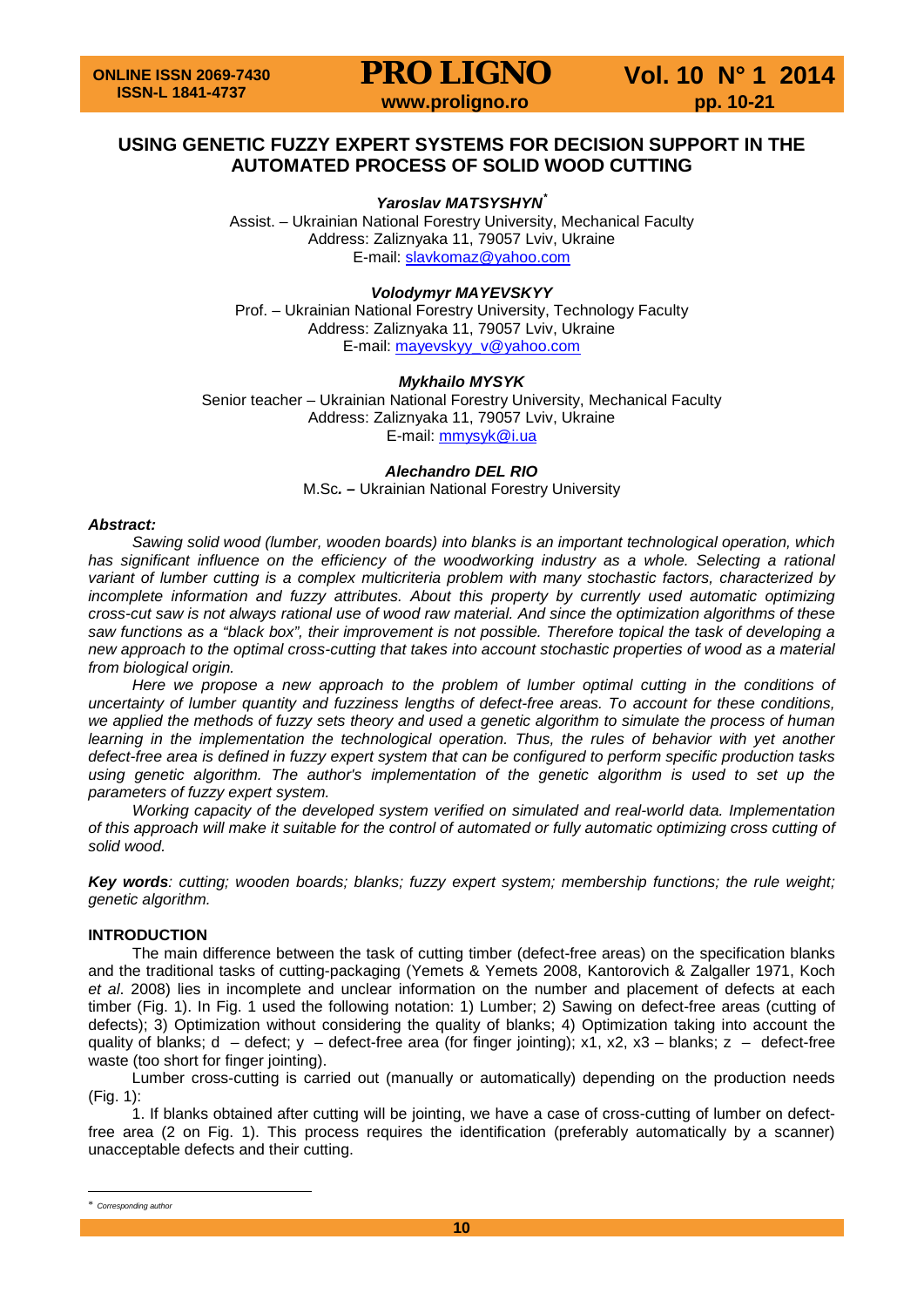2. When need to cut out lumber on several groups of blanks specified size and quantity, but blanks quality requirements are not put (3 on Fig. 1). In this case we obtain a cutting stock problem that can be solved as a linear programming problem.

3. The most difficult case is similar to the previous one, but with blanks quality requirements. In this case (4 on Fig. 1), you must first identify the defect-free areas on lumber and of these areas need to saw out blanks specified length. In this case the use of classical linear programming is impossible, because the length of the defect-free areas and their sequence have an unknown probabilistic nature. Therefore, description of the values of defect-free parts, their quantities and the procedure of taking ongoing decisions about the length sawn blanks with the help of methods of the theory of fuzzy sets.



Here we propose a new approach to the problem of lumber optimal cutting in the conditions of uncertainty of lumber quantity and fuzziness lengths of defect-free areas. To take into account natural uncertainty of defect-free areas lengths and fuzziness of human decisions, we applied the methods of fuzzy logic, and used a genetic algorithm to simulate the process of human learning in the implementation the technological operation. Thus, the rules of behavior with yet another defect-free area is defined in fuzzy expert system (FES) that can be configured to perform specific production tasks using genetic algorithm.

To describe the basic concepts of these ideas, we will need the following definitions (mainly from Pankevych & Shtovba 2005).

Expert system: a system that encodes knowledge through a set of rules in the form, "IFpfemise, THEN consequent." Expert systems are nonprocedural and able to deal with a wide range of problems in the same way as a human expert.

Fuzzy proposltion: a statement of fuzzy relationships in the form, "xis Y," where x is a scalar variable (such as Length) and Y is a fuzzy set associated with x, such as Long. A proposition is evaluated in terms of its truth, which can be a value in the interval (0,l).

Fuzzy set: a special type of set that admits to partial membership. A fuzzy set measures the compatibility between a value in the set's domain and the concept supported by the set. This compatibility is also interpreted as a degree of membership in the interval (0,l).

Thus, unlike known approaches to solving the cutting task (Ferreira *et al*. 1990, Carnieri *et al*. 1994, Wagner 1999, Dikili & Barlas 2011, Suliman Saad 2001), the simulation of decision-taking process done by human operator is the basis of the fuzzy expert system. This idea really works (Matsyshyn *et al*. 2011, Matsyshyn 2012, Matsyshyn *et al*. 2012), but as the man should constantly learn and improve their skills so the fuzzy system should have the ability to learn in order to make effective decisions in accordance with prespecified criteria. For training fuzzy system it is appropriate to apply a particular embodiment of genetic algorithms, which are successfully applied for solving complex optimization tasks.

The article is a continuation of a series of papers (Matsyshyn 2012, Matsyshyn *et al*. 2012), in which the fuzzy expert system for decision support on choosing a scheme for cross-cutting timber on blanks are proposed (hereinafter FES) (Matsyshyn 2012) on the basis of which the software "SAWing\_lumber" is developed, enabling the simulation of cross-cutting process of timber into blanks and ensure the specification of blanks with minimal pieces of wooden boards (Matsyshyn *et al*. 2012).

The efficiency of fuzzy systems significantly depends on the type and parameters of the membership functions of linguistic variables and values of rules of weight coefficients (Pankevych & Shtovba 2005, Mytyushkyn *et al*. 2002, Syavavko 2007). For expert-human it sometimes impossible to choose the correct values of indicated parameters, so for the efficiency of the FES it is reasonable to make their automatic settings on the problem which is being solved.

Recently, genetic and evolutionary algorithms are successfully used as means for solving this type of optimization problems (Pankevych & Shtovba 2005, Mytyushkyn *et al*. 2002, Syavavko 2007, Rothstein 1996).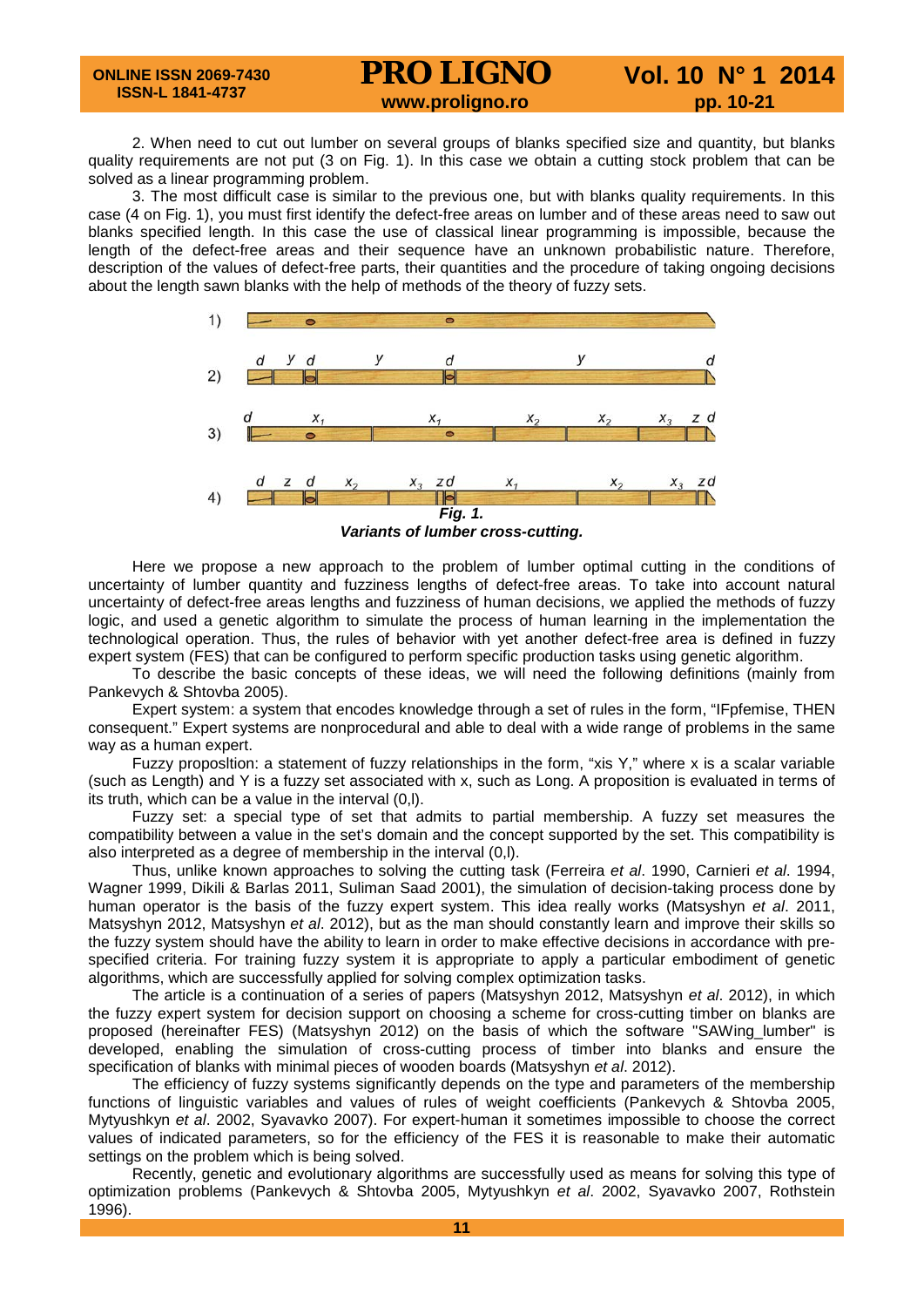Genetic and evolutionary algorithms are the methods of random search in which the search for the optimal solution is performed simultaneously in several set points of possible solutions. It allows us to decrease significantly the search time for the solution, and decreases the probability of finding local extremum as well (Rothstein 1996).

## **OBJECTIVES**

The rational cutting yields is a condition of lean manufacturing in the process of solid wood cutting.

The aims of this paper is the development and verification of a fuzzy expert system for modeling and automated control of solid wood cross-cut process, capable to take into account the natural uncertainty of lumber quantity and fuzziness lengths of its defect-free areas. Moreover, the developed system must be able to adjust to a given specification of blanks.

From a practical point of view, we need to develop the FES for making rational decisions about the necessary length of the blanks, which should be cut when the information comes about the length of a defect-free area of each board, and provided that the number of already sawn blanks of each size is known.

### **METHOD, MATERIALS AND EQUIPMENT**

To take into account the natural uncertainty of the characteristics of lumber and elements of experience and intuition of human operator, we applied the methods of fuzzy sets theory, and used a genetic algorithm to simulate the process of human learning in the implementation the technological operation.

The structure of fuzzy expert system is shown in Fig. 2. Notations, used on these figure described below in fuzzy knowledge base about the process of lumber cross cutting into blanks (Table 1) and in Table 2.



*Structure of FES for decision support in the process of automated optimizing cross cutting of lumber.*

In order to reduce the number of adaptive parameters for the description of the term-sets of linguistic variables, the Gaussian (bell-shaped) function is used, which depends only on two parameters (coordinates of maximum *b* and concentration coefficient *c*).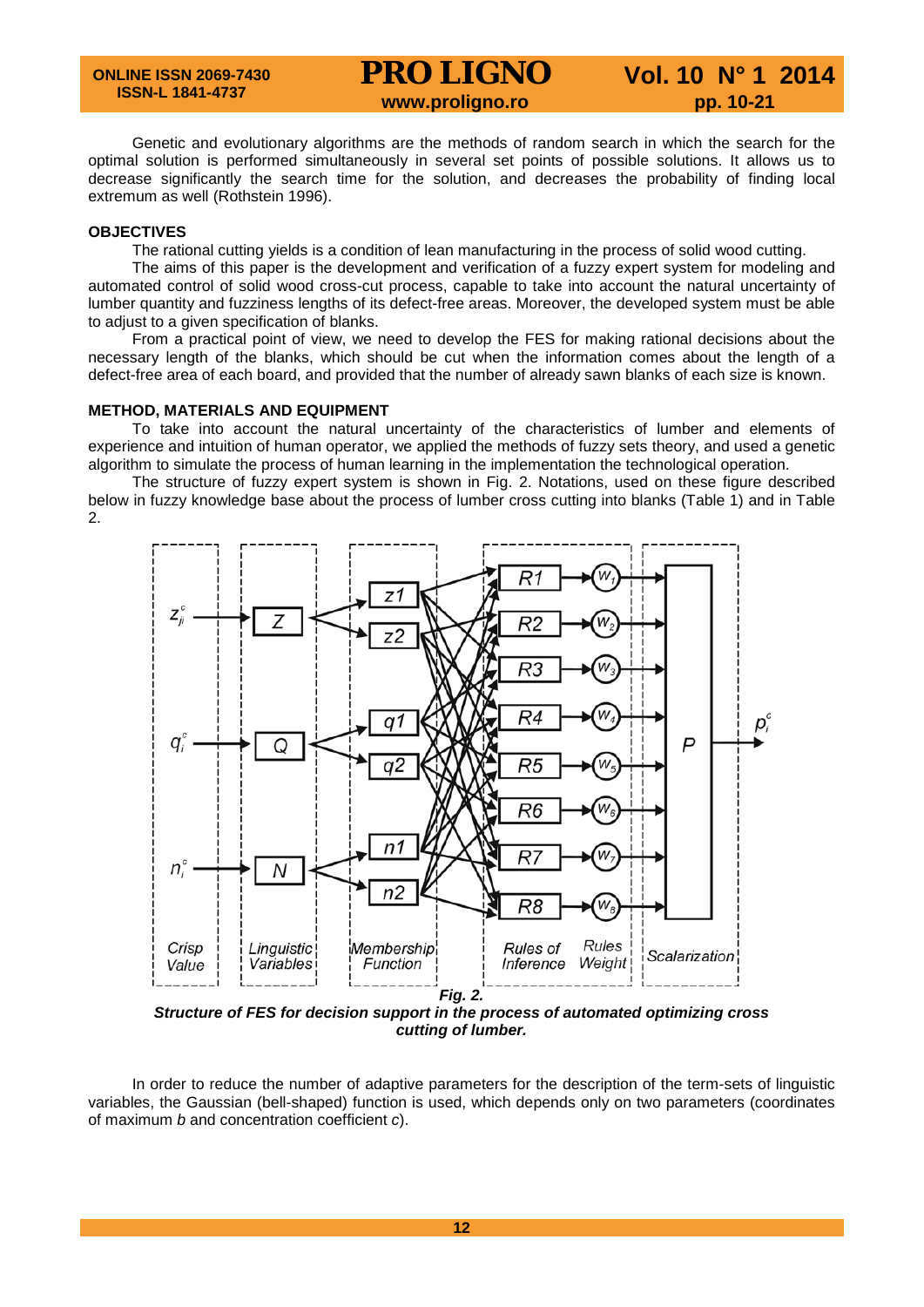*Table1*

# *Fuzzy knowledge base about the process of lumber cross cutting into blanks*

| Input linguistic variables                             |            |                                                   |            | <b>Outcome</b><br>linguistic<br>variable                                                            |                                              |
|--------------------------------------------------------|------------|---------------------------------------------------|------------|-----------------------------------------------------------------------------------------------------|----------------------------------------------|
| IF                                                     |            |                                                   |            |                                                                                                     | <b>THEN</b>                                  |
| Value of<br>received<br>defect-<br>free<br>waste $(Z)$ |            | The number of<br>actually sawed out<br>blanks (Q) |            | <b>Expected number</b><br>of defect-free<br>areas, from which<br>the blanks can be<br>sawed out (N) | The priority<br>blanks for<br>sawing out (P) |
| small                                                  |            | small                                             |            | small                                                                                               | very high                                    |
| large                                                  | <b>AND</b> | small                                             | <b>AND</b> | small                                                                                               | high                                         |
| small                                                  |            | many                                              |            | small                                                                                               | high                                         |
| large                                                  |            | many                                              |            | small                                                                                               | low                                          |
| small                                                  |            | small                                             |            | many                                                                                                | high                                         |
| large                                                  |            | small                                             |            | many                                                                                                | medium                                       |
| small                                                  |            | many                                              |            | many                                                                                                | medium                                       |
| large                                                  |            | many                                              |            | many                                                                                                | very low                                     |

As a measure of a cutting process efficiency the coefficient of the specified blanks yield is accepted – the ration of volume of the blanks to volume of the sawn wooden boards.

In order to improve the efficiency of process of wooden boards cutting on the basis of taken decisions by FES it is necessary to develop genetic algorithm that would give the possibility to set up FES parameters automatically. The FES settings consist in its parameters that allow achieving rational (quasioptimal) value of specified blanks outcome *k*, which is a measure of specifications performance.

The structure of fuzzy-genetic system is shown in Fig. 3. All communication with the unit of the genetic algorithm (GA on Fig. 3) are used only in a learning mode, in operating mode they are disabled. Notations, used on these figure described below.



*The structure of genetic fuzzy expert system.*

For the mathematical formulation of the problem of FES learning the following notations are introduced:

 $\vec{Y} = \{\bm{\mathsf{y}}_1, \dots \bm{\mathsf{y}}_d, \dots \bm{\mathsf{y}}_U\}$  – vector of wooden board lengths (defect-free areas),

 $\vec{X} = \{x_1, \dots x_r, \dots x_T\}$  – vector of blanks lengths,

 $\vec{V} = \{v_1, \dots, v_r, \dots, v_T\}$  – vector of blanks dimensions (quantity),

 $\vec{B} = \{b_{11}, \ldots, b_{ij}, \ldots, b_{NM}\}$  – vector of maximum coordinates of membership functions of term-sets of linguistic variables,

 $\vec{C} = \{c_{11}, \ldots c_{ij}, \ldots c_{NM}\}$  – vector of concentration coefficient of membership functions of term-sets of linguistic variables,

 $\vec{W} = \{w_1, \dots w_i, \dots w_R\}$  – vector of rules weight coefficients.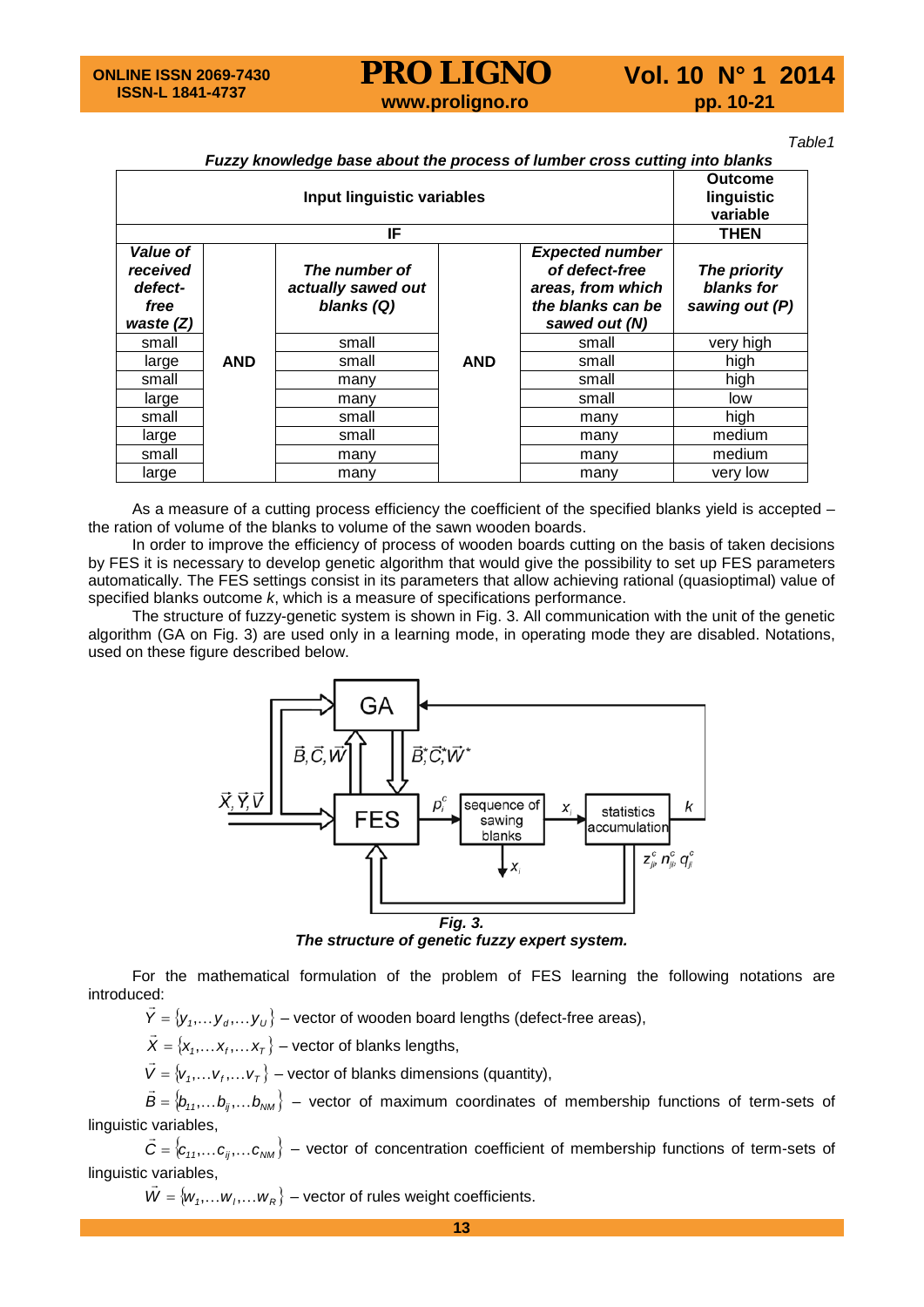where:  $y_d$  - *d*-length of wooden board (defect-free areas) that enters to the cutting  $(d = 7, U)$ ;  $x_f - f$ -*th* blank length size-quality group ( $f = \overline{1,T}$ );  $v_f$  – volume (quantity) of *f-th* blanks size-quality group ( $f = \overline{1,T}$ );  $b_{ij}$ and *cij* – membership function parameters (maximum coordinate and concentration coefficient of *j-th* term of *i-th* linguistic variable ( $i = \overline{1, N}$ ;  $j = \overline{1, M}$ ));  $w_j - l$ -*th* rule weight coefficient ( $l = \overline{1, R}$ ).

Note that, on practice, the coordinates of vector *Y* are random variables with distribution law which is beforehand unknown.

The FES setting consists in finding such vectors as *B*, *<sup>C</sup>*, *<sup>W</sup> ,* which would provide the maximum value of the coefficient of specified blanks yield:

$$
k(\vec{Y}, \vec{X}, \vec{V}, \vec{B}, \vec{C}, \vec{W}) \rightarrow \max ,
$$
 (1)

under the following constraints:

1) the coordinates of vector  $\vec{W}$  should be in the unit interval  $w_i \in [0,1]$ ;

2) the coordinates of vector *B*, should be within the range of possible values of the proper term-set and the terms of their linear order should not be violated;

3) the coordinates of vector  $\vec{C}$ , should be positive:  $c_{ij}$  > 0.

In order to decrease the dimension of the optimization problem (1), the maximum coordinates of membership functions should be set up only for utmost linguistic terms. For example, for the outcome linguistic variable "*Priority blanks"* the terms will be "low ", "medium ", "high" ( $b_{p2}$ ,  $b_{p3}$ ,  $b_{p4}$ ). Maximum coordinates of membership functions of utmost terms *"very low"* and *"very high"* are set as the utmost points of variation range of linguistic variable  $(b_{p1} = 0$ ;  $b_{p5} = 1)$  [1].

FES parameters that are subjected to setting provided in Table 2.

*Table 2*

| FES parameters that are subjected to learning                                       |                                                                                       |  |  |  |
|-------------------------------------------------------------------------------------|---------------------------------------------------------------------------------------|--|--|--|
| <b>FES parameters</b>                                                               | <b>Notation</b>                                                                       |  |  |  |
| 1. Input linguistic variables:                                                      |                                                                                       |  |  |  |
| Value of received defect-free waste (Z)                                             | $C_{Z1}$ , $C_{Z2}$                                                                   |  |  |  |
| The number of actually sawed out blanks (Q)                                         | $C_{q1}$ , $C_{q2}$                                                                   |  |  |  |
| Expected number of defect-free areas, from which the blanks<br>can be sawed out (N) | $C_{n1}$ , $C_{n2}$                                                                   |  |  |  |
| 2. Outcome linguistic variable:                                                     |                                                                                       |  |  |  |
| $\triangleright$ The priority blanks for sawing out (P)                             | $D_{p2}$ , $D_{p3}$ , $D_{p4}$ , $C_{p1}$ , $C_{p2}$ , $C_{p3}$ , $C_{p4}$ , $C_{p5}$ |  |  |  |
| 3. The rules weights                                                                | $W_1$ , $W_2$ , $W_3$ , $W_4$ , $W_5$ , $W_6$ , $W_7$ , $W_8$                         |  |  |  |

First of all, FES guided parameters are summarized in one vector:

$$
\vec{S} = \left\langle \vec{B}, \vec{C}, \vec{W} \right\rangle = \left\langle b_{\rho 2}, b_{\rho 3}, b_{\rho 4}, c_{z1}, c_{z2}, c_{q1}, c_{q2}, c_{n1}, c_{n2}, c_{\rho 1}, c_{\rho 2}, c_{\rho 3}, c_{\rho 4}, c_{\rho 5}, w_1, w_2, w_3, w_4, w_5, w_6, w_7, w_8 \right\rangle
$$
 (2)

Vector *S* can be represented by chromosome  $A_t$ , ( $t = \overline{1, U}$ ).

$$
A_{t} = (a_{t}^{(t)},...a_{2}^{(t)},...a_{F}^{(t)})
$$
\n(3)

where:  $-a_{s}^{(t)}$  *s*-like gene of *t*-like chromosome ( $s = \overline{1,F}$ ).

Chromosome *At* - is a set of genes, which is the only variant of problem solution (1). A set of chromosomes forms a population. At each stage of the algorithm over the population crossing, mutation and breeding operations are executed.

On the next stage of genetic algorithm construction the approaches towards implementation of basic genetic operations: genetic coding, the selection of parents-chromosomes, crossing, mutation and breeding (Table 3).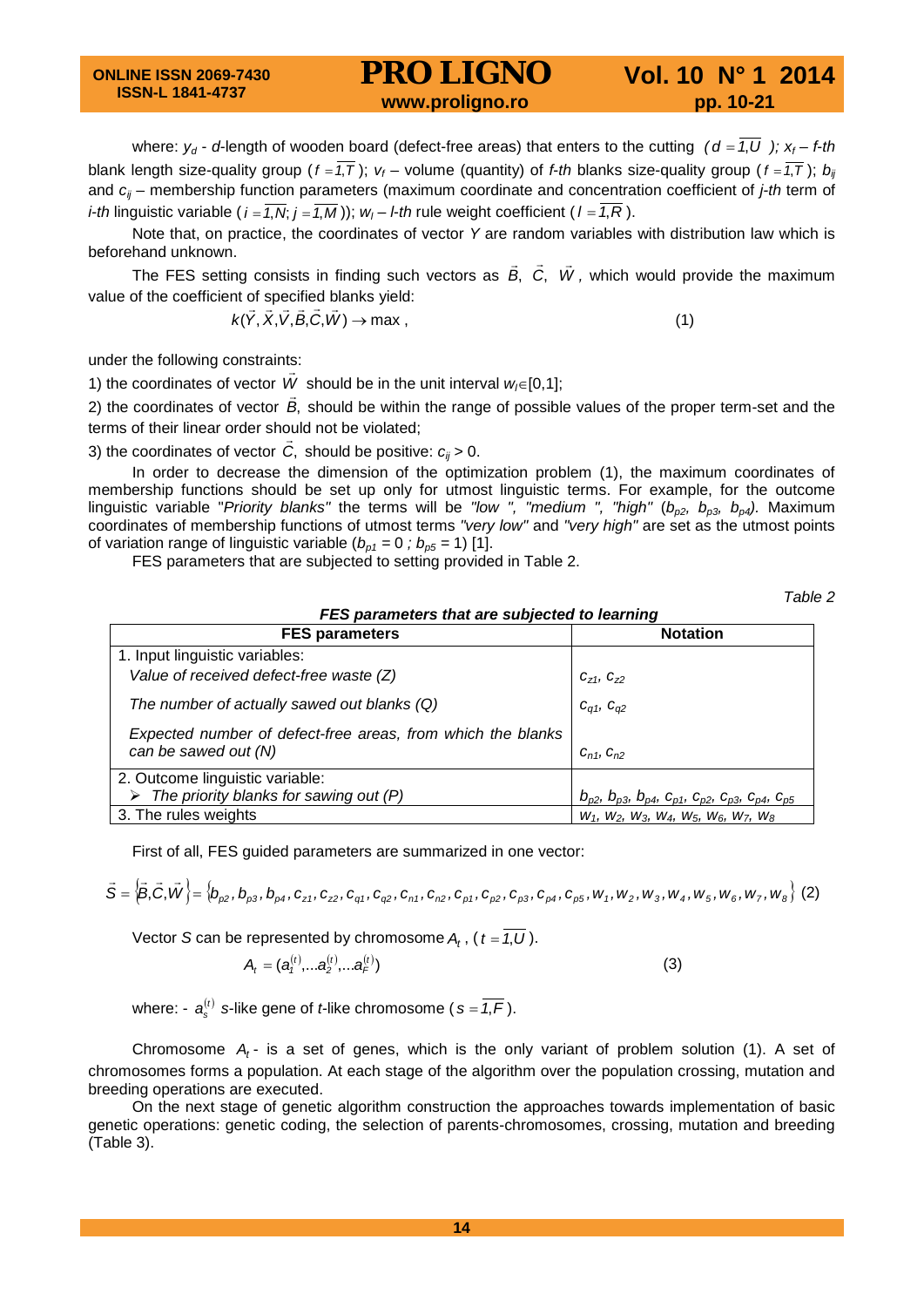

*Table 3*

# *Approaches towards implementation of basic genetic operations*

| <b>Operation</b>                     | <b>Method of implementation</b>              |  |
|--------------------------------------|----------------------------------------------|--|
| Genetic coding                       | Encoding by real numbers                     |  |
| The selection of parents-chromosomes | Roulette-wheel selection method              |  |
| Crossing                             | Homogeneous crossing method                  |  |
| Mutation                             | Probability mutation method                  |  |
| <b>Breeding</b>                      | Roulette-wheel selection method with elitism |  |

The genetic algorithm is used for the FES setting, the block diagram of which is provided in Fig. 4.



*Block diagram of genetic algorithm.*

# **RESULTS AND DISCUSSION**

For verification of the developed systems used the following technique:

1. Was considered the simplest case (3 on Fig. 1), allowing the formulation and solution of the classical linear programming problem, and the results were compared with the results of the fuzzy system (genetic learning is not used);

2. The ability fuzzy system to training tested on nonlinear analytic functions which the known ekstrema;

3. The suitability of the developed system for solving real cutting problems was checked on real-world data example.

**The simplest case** (3 on Fig. 1). Because this case is well known, restrict ourselves to indication of the results and their comparison with the results obtained by fuzzy system (Table 4).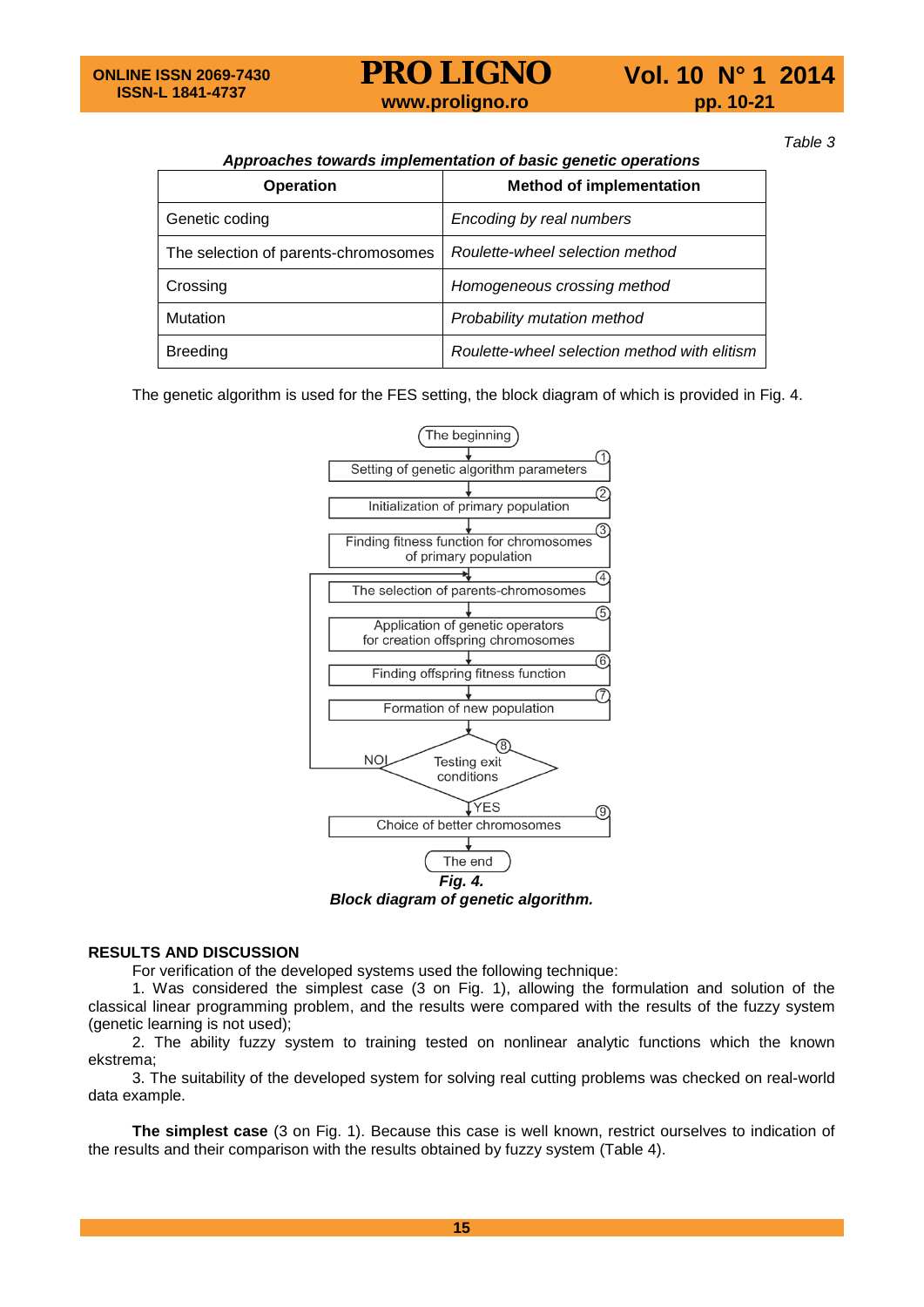*Table 4*

|                |                        | <b>Blanks</b>        | Companson results for the simplest test case<br><b>Coefficient of the specified blanks</b><br>yield $k$ |                                                 |  |
|----------------|------------------------|----------------------|---------------------------------------------------------------------------------------------------------|-------------------------------------------------|--|
| N <sub>2</sub> | Length of<br>lumber, m | specifications,<br>m | Linear<br>programming                                                                                   | <b>FES</b><br>using "SAWing<br>Lamber" software |  |
|                | 3.5                    | 0.5/0.8/1.2          | 0.9524                                                                                                  | 0.9400                                          |  |
| $\overline{2}$ |                        | 0.5/0.8/1.2          | 0.9984                                                                                                  | 0.9557                                          |  |
| 3              | 4.6                    | 0.5/0.8/1.2          | 0.9811                                                                                                  | 0.9674                                          |  |

*Comparison results for the simplest test case*

As the tab. 4 shows, the results of the fuzzy system is always worse than the results of solving the linear programming problems and depend on the length of lumber and blanks specifications. Therefore fuzzy system need to be configured.

Because try all variants of cutting problem setting are impossible, and can not be possible to direct application of linear programming method in most practical cases, to test the ability of fuzzy systems to configure using nonlinear analytical functions with known extrema.

**Verification of genetic algorithm and ability fuzzy system to training**. Before applying genetic algorithm for setting the FES parameters it is advisable to check its efficiency on standard optimization problems (for the search of functions extremum) that make it verified. To do this, we have developed the software "GA\_SAWing\_lumber", which sold above genetic algorithm (Fig. 4).

In the main window of the software in the tab "Setup Model" (Fig. 5), you can specify a function to find the extrema, and range (minimum and maximum) and change stage of input variables of the function.

|                | <b>Parameters of model</b><br><b>Gonfiguration of GA</b>                                                                                                                                                                                                                                                                                                                 | $f(\mathbf{x}_i) = \sum \sin(\mathbf{x}_i) \cdot \left[ \sin(i \cdot \mathbf{x}_i^2 / \pi) \right]^2$ m | ▼<br>1<br>$\overline{\phantom{a}}$ | Value of<br>maximum<br>$\overline{\phantom{a}}$ |
|----------------|--------------------------------------------------------------------------------------------------------------------------------------------------------------------------------------------------------------------------------------------------------------------------------------------------------------------------------------------------------------------------|---------------------------------------------------------------------------------------------------------|------------------------------------|-------------------------------------------------|
|                | <b>Objective function</b>                                                                                                                                                                                                                                                                                                                                                |                                                                                                         |                                    |                                                 |
|                | <b>System values</b>                                                                                                                                                                                                                                                                                                                                                     |                                                                                                         |                                    |                                                 |
|                | Value                                                                                                                                                                                                                                                                                                                                                                    | Minimum value                                                                                           | Maximum value                      | Step                                            |
| 1              | $x_1$                                                                                                                                                                                                                                                                                                                                                                    | 0                                                                                                       | 3.14                               | 0.001                                           |
| $\overline{2}$ | $x_{2}$                                                                                                                                                                                                                                                                                                                                                                  | l0                                                                                                      | 3.14                               | 0.001                                           |
|                |                                                                                                                                                                                                                                                                                                                                                                          |                                                                                                         |                                    |                                                 |
|                | Output data generation<br>Individual [genes=[1.976, 1.57], fitness=1.8700466]<br>Individual [genes=[1.976, 1.57], fitness=1.8700466]<br>Individual [genes=[1.633, 1.57], fitness=1.7490569]<br>Individual [genes=[1.976, 1.57], fitness=1.8700466]<br>Individual [genes=[1.976, 1.57], fitness=1.8700466]<br>Result: Individual [genes=[1.976, 1.57], fitness=1.8700466] |                                                                                                         |                                    | $\overline{\phantom{0}}$                        |

*The main window of the software "GA\_SAWing\_lumber".*

In the tab 'Settings GA "(Fig. 6) you can specify the basic parameters of the genetic algorithm:

- **►** Probability of crossing *Ps;*<br>► Probability of mutation *Pm*.
- **EXALE** Probability of mutation *Pm;*<br>
► Population size *Nchr*;
- **EXACUTE:** Population size *Nchr*;<br>
EXACUTE: POPUT Number of genes in the
- **EXECUTE:** Number of genes in the chromosome *Ngen*;<br>
EXECUTE: Number of populations *Nnon*
- Number of populations *Npop*.

Number of pairs of parents-chromosomes *Nb*.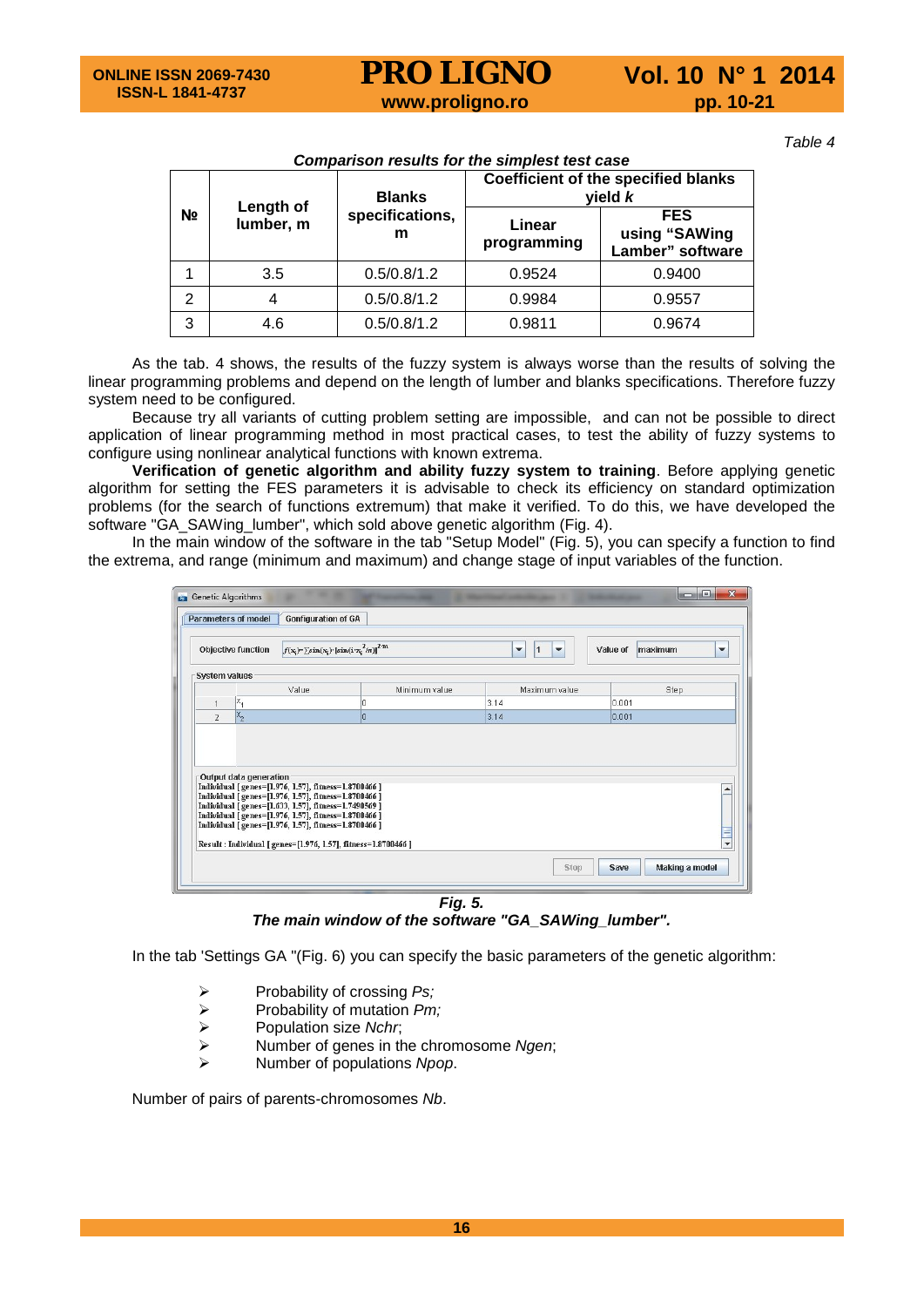| 0.6<br>0.1<br>10 |
|------------------|
|                  |
|                  |
|                  |
|                  |
| $\overline{2}$   |
| 100              |
| 10               |
|                  |
|                  |
|                  |

*Fig. 6. View of the dialog for genetic algorithm parameters setting*

The verification of the genetic algorithm is performed by searching the maxima of analytic functions (Table 5) for different number of generations. In order to ensure the authenticity of algorithm verification, the function with one and with few extremums is selected (Fig. 7). Search for the maxima functions was performed for the following parameters of genetic algorithm: *Ps =* 0.6*; Pm =* 0.1*; Nchr =* 10*; Nb =* 10*; Npop = (*10, 100, 500, 1000, 5000*)*. The verification results of the genetic algorithm are shown in table 6 and shown on Fig 8.

*Table 5*

| <b>Functions for genetic algorithm testing</b> |                                                                                                                  |                                    |                                            |  |  |
|------------------------------------------------|------------------------------------------------------------------------------------------------------------------|------------------------------------|--------------------------------------------|--|--|
| Nº                                             | <b>Function</b>                                                                                                  | Change range<br>of input variables | <b>Analytic maximum</b>                    |  |  |
| $F_{1}$                                        | $f(x) = \sum_{i=1}^{2} \sin(x_i) \cdot \sin(\frac{ix_i^2}{\pi})$                                                 | $0 ≤ x_i ≤ 3.14$                   | $f^*$ =1.87<br>$x_i^{*T}$ = (1.976; 1.571) |  |  |
| F <sub>2</sub>                                 | $f(x_1; x_2) = \cos^2(9\pi r) \cdot e^{r^2/\sigma^2}$<br>$r = (0.5 - x_1)^2 - (0.5 - x_2)^2$ ; $\sigma^2 = 0.15$ | $0 \leq x_i \leq 1$                | $f^*$ =1<br>$x_i^{*T} = (0.5, 0.5)$        |  |  |
| $F_3$                                          | $f(x_1; x_2) = x_1^2 + \frac{1}{2}x_2^2 + 3$                                                                     | $0 \leq x_i \leq 10$               | $f^* = 153$<br>$x_i^{*T}$ = (10;10)        |  |  |
| $F_4$                                          | $f(x_1; x_2; x_3; x_4) = x_1^2 + x_2^2 + x_3^2 + x_4^2$                                                          | $0 \leq x_i \leq 10$               | $f^* = 400$<br>$x_i^{*T}$ = (10;10;10;10)  |  |  |
| $F_5$                                          | $f(x_1; x_2) = (x_1^2 + x_2 - 11) + (x_1 + x_2^2 - 7)$                                                           | $-10 \le x_i \le 10$               | $f^* = 202$<br>$x_i^{*T} = (10, 10)$       |  |  |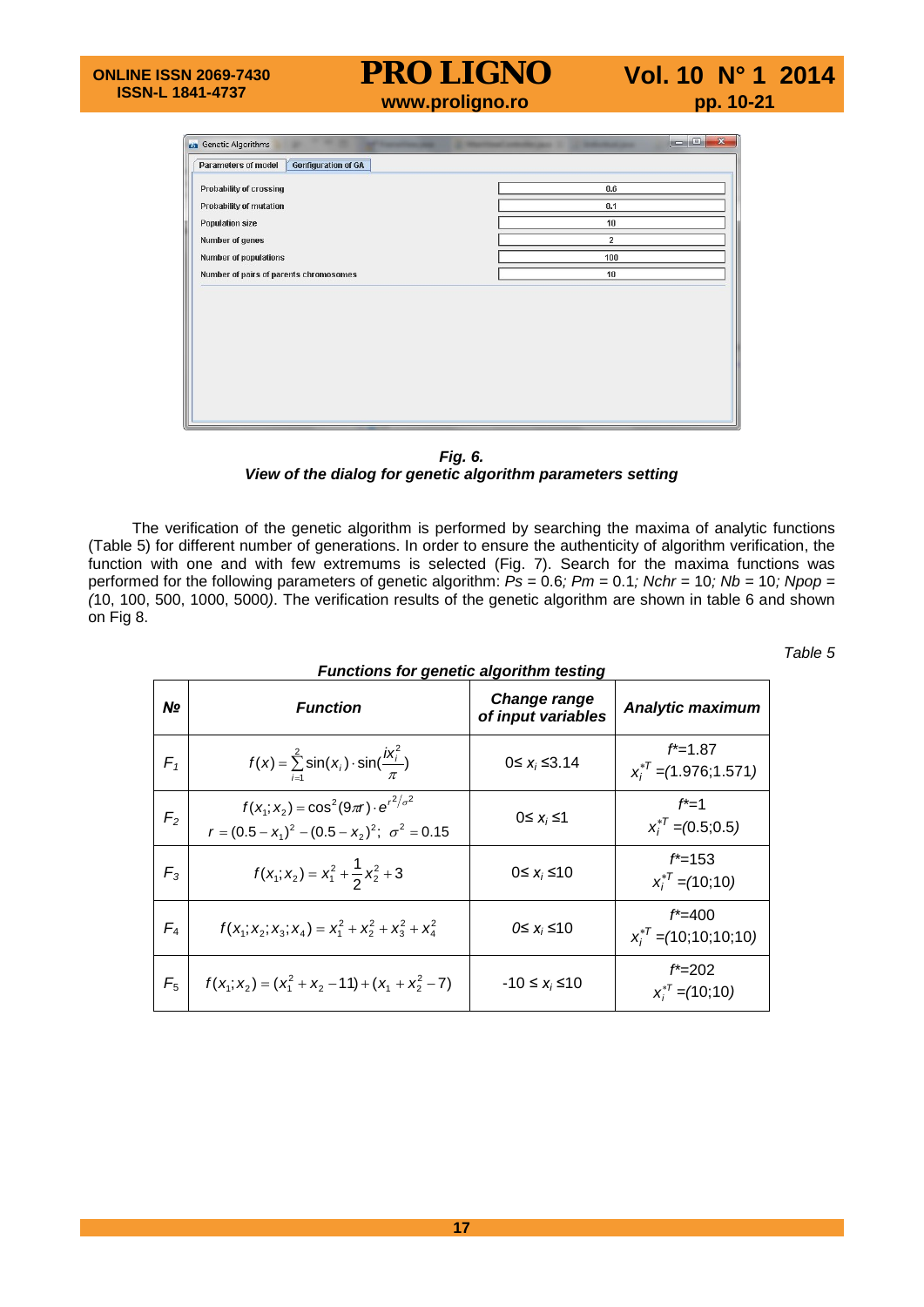

*Fig. 7. Test functions F1 and F2.*

|                  | Results of genetic algorithm verification                                                                                                            |                        |                        |                        |                        |  |  |
|------------------|------------------------------------------------------------------------------------------------------------------------------------------------------|------------------------|------------------------|------------------------|------------------------|--|--|
| F<br>u<br>n<br>C | Relative deviation of maxima functions $(\delta, \%)$ , found by genetic algorithm from analytic ones for different<br>numbers of generations (Npop) |                        |                        |                        |                        |  |  |
| O<br>n           | $N_{pop} = 10$                                                                                                                                       | $N_{pop} = 100$        | $N_{pop} = 500$        | $N_{pop} = 1000$       | $N_{pop} = 5000$       |  |  |
| $F_1$            | $\delta$ = 11.07                                                                                                                                     | $\delta = 0.17$        | $\delta = 0$           | $\delta = 0$           | $\delta = 0$           |  |  |
|                  | $x_i = (1.985; 1.847)$                                                                                                                               | $x_i = (1.966; 1.605)$ | $x_i = (1.98, 1.571)$  | $x_i = (1.975; 1.572)$ | $x_i = (1.976; 1.571)$ |  |  |
| F <sub>2</sub>   | $\delta = 8.40$                                                                                                                                      | $\delta$ =7.90         | $\delta$ =7.80         | $\delta = 0.20$        | $\delta = 0$           |  |  |
|                  | $x_i = (0.437, 0.604)$                                                                                                                               | $x_i = (0.435, 0.41)$  | $x_i = (0.439; 0.592)$ | $x_i = (0.499, 0.499)$ | $x_i = (0.5, 0.5)$     |  |  |
| $F_3$            | $\delta = 5.92$                                                                                                                                      | $\delta$ = 1.86        | $\delta = 0.28$        | $\delta = 0.03$        | $\delta = 0.01$        |  |  |
|                  | $x_i = (9.793, 9.492)$                                                                                                                               | $x_i = (9.903, 9.909)$ | $x_i = (9.979, 9.999)$ | $x_i = (9.998, 9.999)$ | $x_i = (10, 9.998)$    |  |  |
| $F_4$            | $\delta$ = 15.36                                                                                                                                     | $\delta = 3.09$        | $\delta = 0.28$        | $\delta = 0.11$        | $\delta = 0.02$        |  |  |
|                  | $x= (9.889; 7.973)$                                                                                                                                  | $x= (9.981; 9.898;$    | $x= (9.988, 9.987)$    | $x= (9.993, 9.998)$    | $x=(10;10;10;$         |  |  |
|                  | 8.924;9.877)                                                                                                                                         | 9.675;9.821)           | 9.980; 9.988)          | 9.997;9.990)           | 9.997)                 |  |  |
| $F_5$            | $\delta$ =10.60                                                                                                                                      | $\delta$ =2.33         | $\delta$ =0.15         | $\delta$ =0.08         | $\delta$ =0.02         |  |  |
|                  | $x_i = (9.027; 9.908)$                                                                                                                               | $x_i = (9.882; 9.893)$ | $x_i = (9.994; 9.991)$ | $x_i = (9.998; 9.994)$ | $x_i = (10, 9.998)$    |  |  |



*Graphical interpretation of the relative deviations of the maxima function (δ, %), found by genetic algorithm from analytic ones for different numbers of generations (Npop).*

As can be seen from the graphic (Fig. 8), the value of relative deviations of the maxima of functions found by the genetic algorithm from analytic ones decreases monotonically then the number of generations are increase. In particular, after the 1000th generation, this is less than 0.2% for all functions. Received

*Table 6*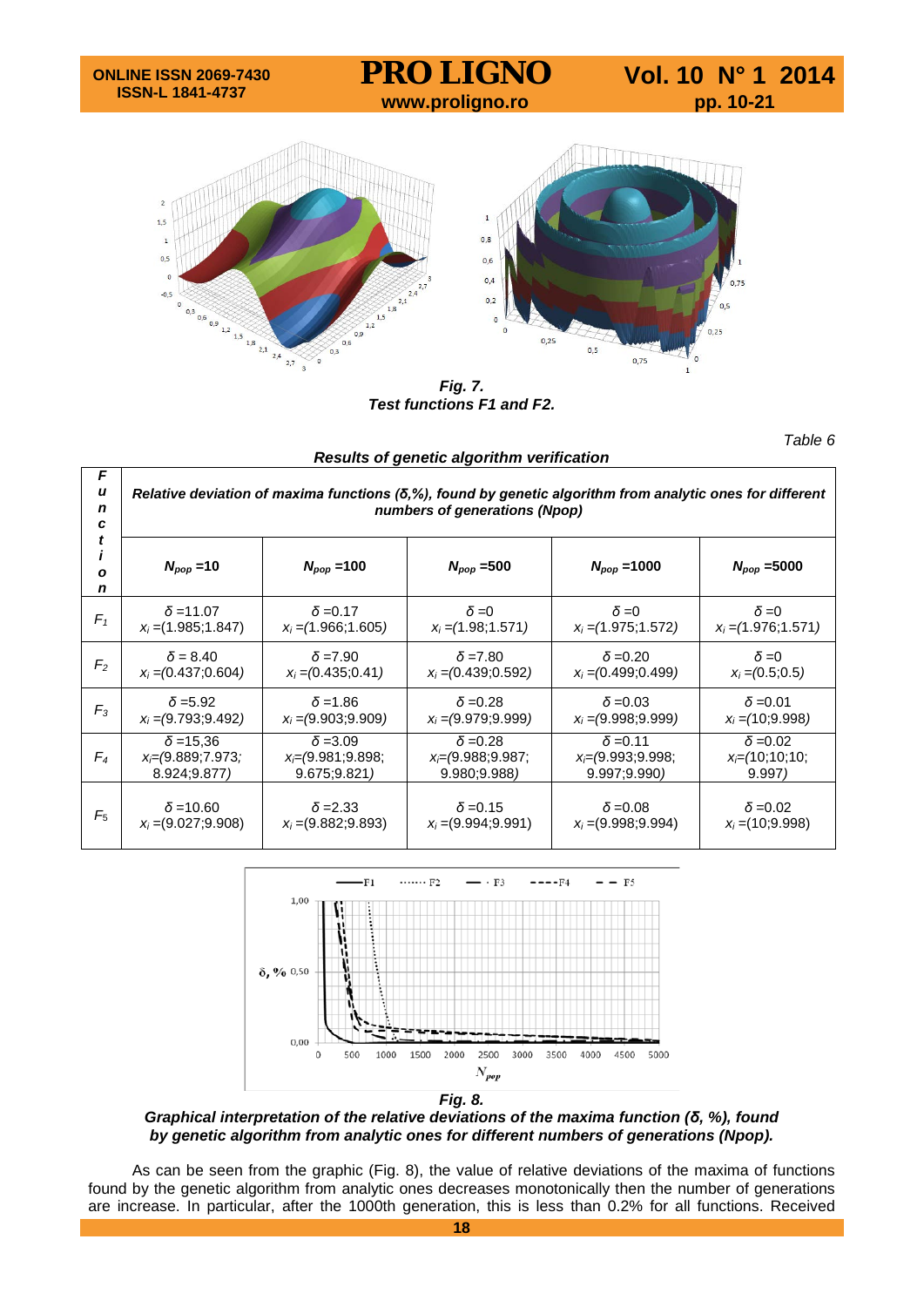results confirm the adequacy of the functioning of genetic algorithm, and suggest the possibility of its application for FES parameters setting.

**Real-world data example.** The validation of work (checking the possibility of using it on practice) of developed system, imlemented in software "GA\_SAWing\_lumber", is performed by examining ways to increase the value of the coefficient of specified blank yield *k* by means of setting FES parameters (Table 2). For example, FES setting conducted for this blank specification:

the length of blanks -  $x1 = 1.2$  *m;*  $x2 = 0.8$  *m;*  $x3 = 0.4$  *m;* 

the number of blanks that should be sawed out -  $v1 = 500$  *pc; v2* = 500 *pc; v3* = 500 *pc.* 

The parameters of genetic algorithm adopted as:  $Ps = 0.6$ ;  $Pm = 0.1$ ; Nchr = 10; Ngen = 22; Npop = 100*; Nb =* 10.

On the first stage of FES parameters setting the process of blanks cross-cutting for adopted blank specification is simulated with the help of the software "SAWing lumber". Parameters of membership functions and weight coefficients of rules (basic version) are adopted in conformity to the vector  $\hat{S} = \langle \hat{B}, \hat{C}, \hat{W} \rangle$ *=* {0.25, 0.5, 0.75, 0.3, 0.3, 0.3, 0.3, 0.3, 0.3, 0.1, 0.1, 0.1, 0.1, 0.1, 1, 1, 1, 1, 1, 1, 1, 1}*.* As a result of simulation of blank cross-cutting the coefficient of specified blank yield is obtained *k =* 0.,682.

On the next stage, the FES parameters setting are conducted with the help of software "GA\_SAWing\_lumber". Consequently, parameters of membership function of linguistic variables and weights coefficient rules are selected (vector  $\vec{S}^* = \left\{\vec{B}^*, \vec{C}^*, \vec{W}^*\right\} = \{0.26, 0.41, 0.69, 0.49, 0.2, 0.44, 0.23, 0.38, 0.16,$ 0.14, 0.14, 0.07, 0.14, 0.1, 0.57, 0.3, 0.33, 0.69, 0.83, 0.63, 0.23, 0.1}), which made it possible to obtain the coefficient of specified blank yield *k\* =* 0.781. Thus, by virtue of FES parameters setting the growth of coefficient of specified blank yield was achieved by 14.5% (for provided blanks specification).

Graphics of membership functions of the input and output linguistic variables for the basic version *(Z, Q, N, P)*, and found through genetic parameters *(Z\*, Q\*, N\*, P\*)* are provided in Fig. 9.



*Membership functions for linguistic basic version (Z, Q, N, P) and after genetic tuning parameters (Z\*, Q\*, N\*, P\*)*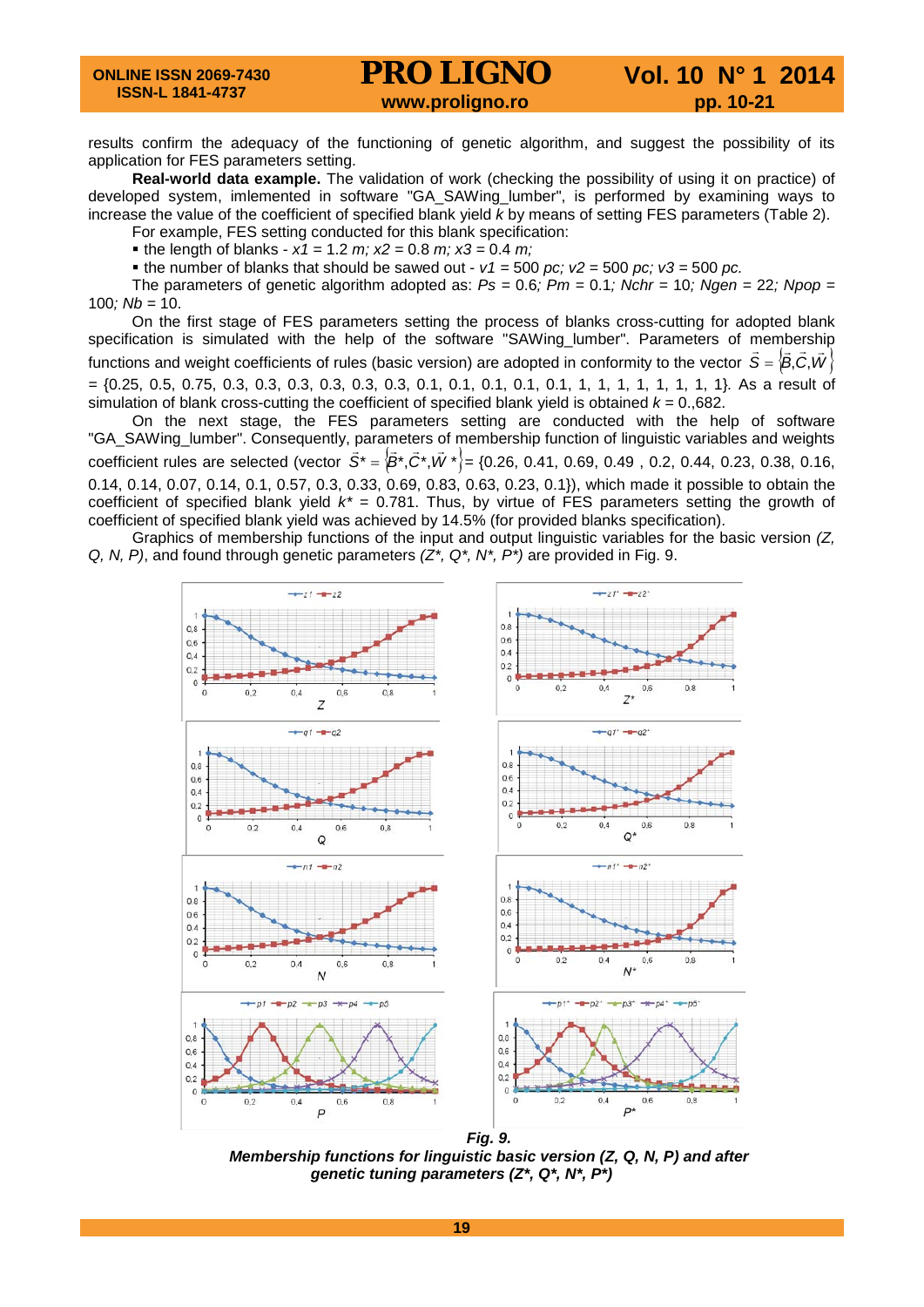Change of maximum *max*, average *aver* and minimum *min* values of the coefficient of specified blanks yield *k* in the process of FES parameters setting is in Fig. 10. From figure it is seen that depending on the FES settings, the value of coefficient of specified blanks yield can vary in quite wide range (from 0.654 to 0.781 — for concerned option).



*Fig. 10. Change of the maximum (max), average (aver) and minimum (min) values of specified blanks yield in the FES setting process.*

The obtained results confirm the reasonability of FES parameters setting as it will increase the efficiency of decisions taken in the process of solid wood cutting and as a result will decrease the usage of resources in the cutting process.

### **CONCLUSIONS**

Application of the theory of fuzzy sets is an effective approach to modeling and control of solid wood cross-cutting process. Research results of the authors provide a basis for the development of hierarchical fuzzy "predictive" models that can take into account the natural uncertainty and fuzziness of the solid wood characteristics and elements of experience and intuition of human operator.

To make better decisions in real conditions the fuzzy system parameters must be configured to perform a specific production tasks. Way of this adjustment may be the use of genetic algorithm optimization.

To configure fuzzy expert system for decision support in the automated process of solid wood cutting genetic algorithm is developed and confirmed the adequacy of the work by verified on simulated and realworld data.

As a result of genetic setting of fuzzy expert system parameters the increase of coefficient of specified blank yield was achieved *(k\*=* 0.781*)* by 14.5% compared with the value *(k =* 0.682*),* derived for basic settings of fuzzy expert system parameters. During this the value of coefficient of specified blanks yields was being varied from 0.654 to 0.781.

Application of the proposed genetic fuzzy expert systems in a production environment will ensure the rational cutting yields as a condition of lean manufacturing in the process of solid wood cutting.

## **REFERENCES**

Carnieri C, Mendoza GA, Gavinho LG (1994) Solution procedures for cutting lumber into furniture parts. European Journal of Operational Research 73:495–501.

Dikili AC, Barlas B (2011) Approach to the solution of one-dimensional stock-cutting problem for small shipyards. Journal of Marine Science and Technology 19(4):368–376.

Ferreira JS, Neves MA, Fonseca e Castro P (1990) A two-phase roll cutting problem European Journal of Operations Research 44:185–196.

Kantorovich LV, Zalgaller VA (1971) Rational cutting of industrial materials. Science, Novosibirsk (in Russian).